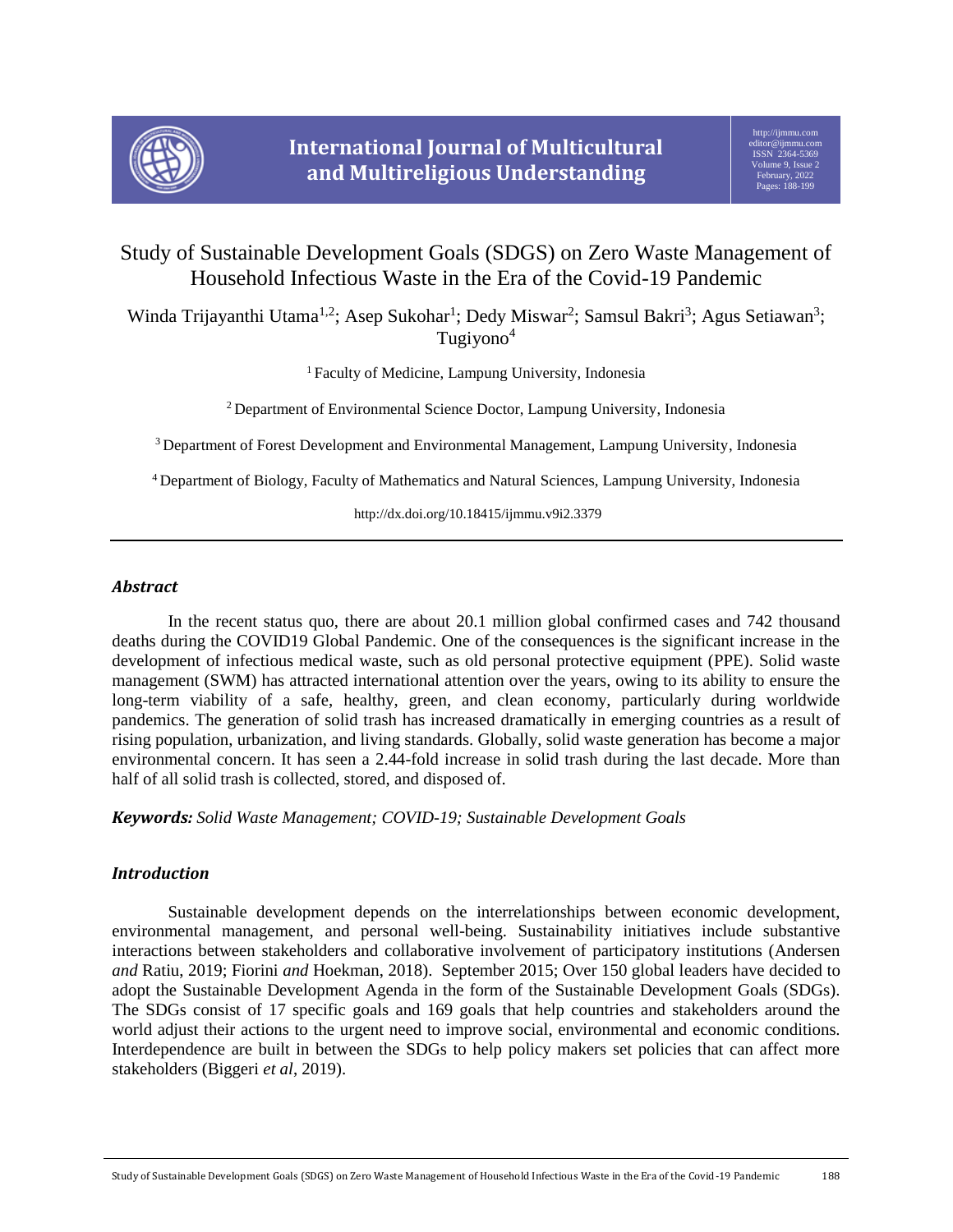During the COVID19 Global Pandemic, currently there are over 20.1 million global confirmed cases and ~ 742 thousand deaths across the globe (WHO, 2021). One of the impacts is the rapid growth of infectious medical waste generation such as used personal protective equipment (PPE), laboratory specimens, pharmaceutical materials and device, and domestic waste from isolation room of healthcare facilities. Most countries, especially developing countries, are struggling to cope with the significant increase in medical waste caused by COVID 19 (Shammi *et al*, 2021). Therefore, the need for achieving the Sustainable Development Goals appeared in all countries.

SDGs address not only the measurable changes in the wellbeing of people, economic development of countries, and better environment on the planet but also the means of how these changes shall be induced, in addition to enabling an environment of peace and security and rule of law and conditions for inclusion and participation (Gurbo, 2017). All sectors of development can contribute to achieving SDGs, and every contribution, small or big, will make an impact on our world. Integrated solid waste management (ISWM) is one of the systems that can contribute to achieving 17 SDGs; it can act as a strong driver for achieving a wide range of specific target of goals, whether directly or indirectly. The increase of household waste is the problem, which is exponentially growing along with the economic and demographic development of the world. Problems with waste disposal are not historically new, but structure and composition of waste in the last highly industrialized century became much more complex. Some new types of waste, which are not so easily dissolved within the natural lifecycle, require specific approaches and measures for handling it. Therefore, despite the ecological nature of this problem, it is impossible to solve it without economic instruments and elaborated comprehensive approach engaging all stakeholders. The circular economy is one of the concepts, which aimed to provide the solution to waste problem, by making waste a part of the economic cycle, and to make economic development be sustainable (Kaza *et al,* 2018).

Hence, waste management is now regarded not only as an environment protection activity, which require consistent financial investments, but also as a prosperous business sector, where finance can be also generated. Nevertheless, in most of the countries the potential of this field is not properly used. In the developing, poor and middleincome countries the potential of waste management is usually underestimated or not considered at all. However, the opportunities which are hidden in waste practices could be especially beneficial for these countries, as they solve a wide range of problems, including resources scarcity, unemployment, GHG emissions, environment and air pollution itself. Therefore, waste sorting at source and recycling, various innovative solutions should not be considered as a privilege of developed countries only, but on the contrary, the opportunity for all countries at the different level of economic development in order to be sustainable (Starovoytova D, 2018). Currently, there are more than 20.1 million confirmed cases worldwide and approximately 742,000 deaths worldwide during the global COVID 19 pandemic (WHO, 2021). One of the effects is the rapid production of infectious medical waste such as used personal protective equipment (PPE), laboratory samples, pharmaceutical materials and devices, and household waste from medical facility isolation rooms. Is increasing to. Most countries, especially developing countries, struggle to cope with the significant increase in medical waste caused by COVID 19 (Shammi, Behal *et al*., 2021). Therefore, the need to achieve the Sustainable Development Goals has become clear in all countries. The SDGs are the measurable changes in human well-being, the economic development of the country, the better environment on earth, as well as the conditions of peace, security and the rule of law and entry and participation (Gurbo, 2017). All areas of development can contribute to the achievement of the SDGs, and all contributions, large and small, affect our world. Integrated Waste Management (ISWM) is one of the systems that can contribute to the achievement of 17 SDGs. Directly or indirectly, it acts as a powerful engine to achieve a variety of specific objectives.

The increase in household waste is an exponentially increasing problem with the development of the world economy and demographics. The problem of waste disposal is not historically new, but the structure and composition of waste has become much more complex in the past highly industrialized centuries. Some new types of waste that do not dissolve easily in the natural life cycle require specific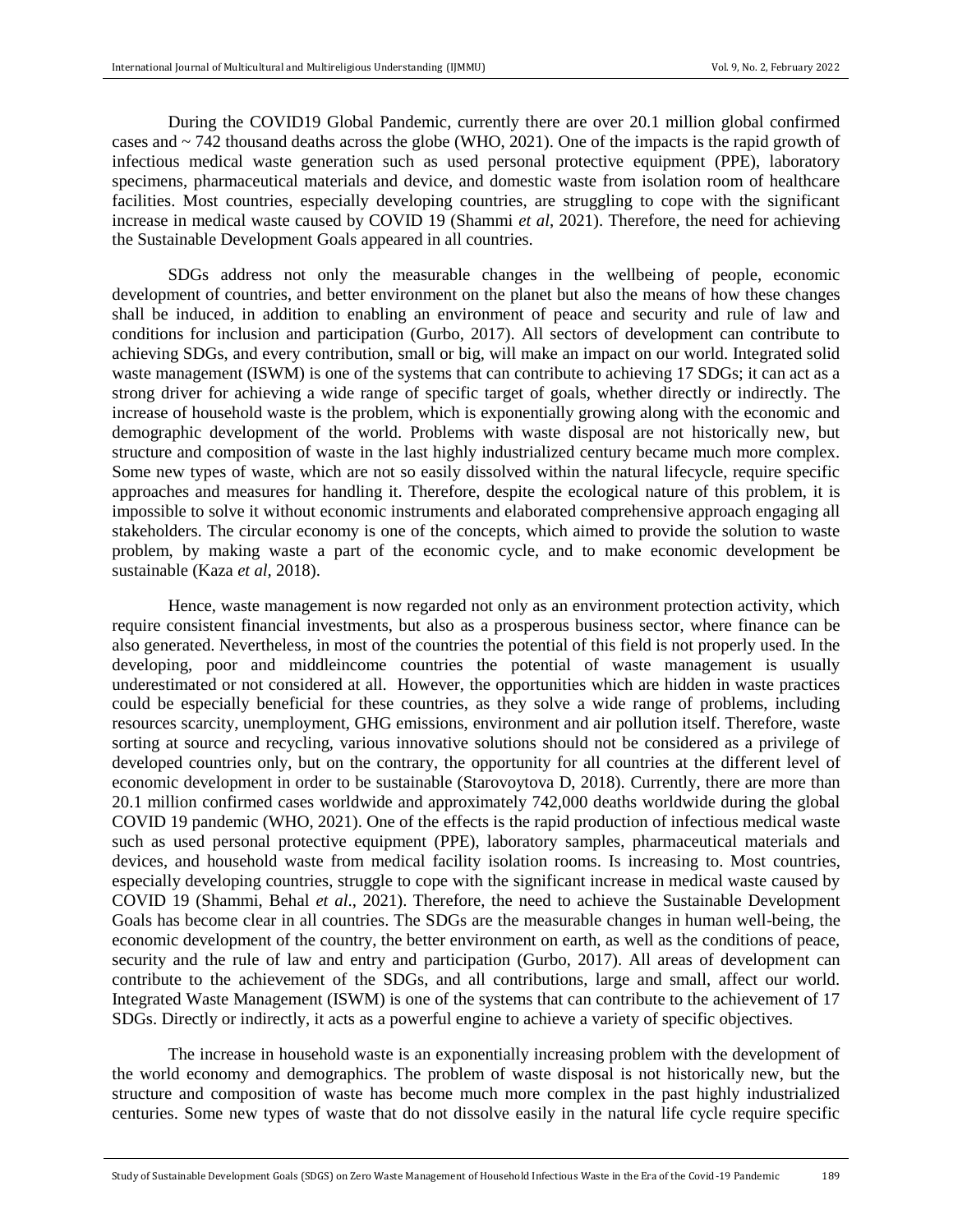approaches and measures to deal with them. Therefore, despite the ecological nature of this problem, it is impossible to solve it without economic tools and a well-developed and comprehensive approach involving all stakeholders. The circular economy is one of the concepts aimed at solving the waste problem by integrating waste into the business cycle and making economic development sustainable (Kaza et al., 2018). Therefore, waste management today is seen as a prosperous sector of the economy that can generate financial resources as well as environmental protection activities that require consistent financial investment. However, in most countries, the potential in this area is not being used properly. In developing, poor middle-income countries, the potential for waste management is largely underestimated or not considered at all.

However, the opportunities hidden in waste disposal can be particularly beneficial to these countries as they solve a variety of problems, including resource depletion, unemployment, greenhouse gas emissions, the environment and air pollution itself. Different innovative solutions should be considered sustainable not only as a privilege of developed countries, but conversely, all countries at different levels of economic development (Starovoytova D, 2018).

The waste hierarchy is a waste management guideline idea that indicates the preferability of activities toward trash in terms of treatment (UNEP 2013). Waste prevention, or detailed solutions from the very beginning of the product lifecycle, new ways in the way products are designed and produced in order to prevent potential waste, lies at the bottom of the pyramid. Longer usage or reuse of products, as well as minimizing product loss during transit and storage, are all examples of waste reduction principles. Waste reduction and prevention have a long-term economic impact by lowering waste collection expenses.

The waste prevention principle forces us to reconsider our attitude to trash at its earliest stage, before it becomes a waste. At the start of the manufacturing process, consider the recyclability of the product and its packaging. This is an important step toward achieving circular economy. Waste is a natural part of the product life cycle because it is the leftover of the finished product. Product residues were naturally dismantled and biologically recycled in nature for hundreds of years, but the industrialization and expansion of the chemical industry has resulted in the emergence of some types of durable materials and waste that are not easily dissolved. If we take plastic as an example, it will remain dissolved in the natural environment for dozens or hundreds of years because the majority of frequently used polymers are not biodegradable (Geyer et al, 2017)

The concept of zero-waste cities is an excellent example of the circular economy principle in action at the urban and societal levels. The concept of a zero-waste society advocates the preservation of all resources from production to consumption in order to avoid waste. This approach may appear utopian at first glance, because it's difficult to picture a city without litter, using only recyclable products, and obtaining a 100% recycling rate. Despite the fact that none of the countries fully reached this lofty aim, this effort reduces waste and ignites social movements. Even if this notion contributes to waste reduction and positive behavior change in individuals and the community, the influence can be deemed a success with long-term benefits.

# *Discussion*

ISWM is used to refer to the management of the chain of processes, which starts with discharge/storage and extends through the collection, intermediate, treatment, and final disposal of all waste materials. The core concept of ISWM has been developed out of the experience to address certain common problems with municipal waste manage- ment. The international agencies realized that improvements in waste management could not be achieved through a piecemeal approach. An integrated approach was re- quired to reduce the increasing amount of waste that requires the proper collection,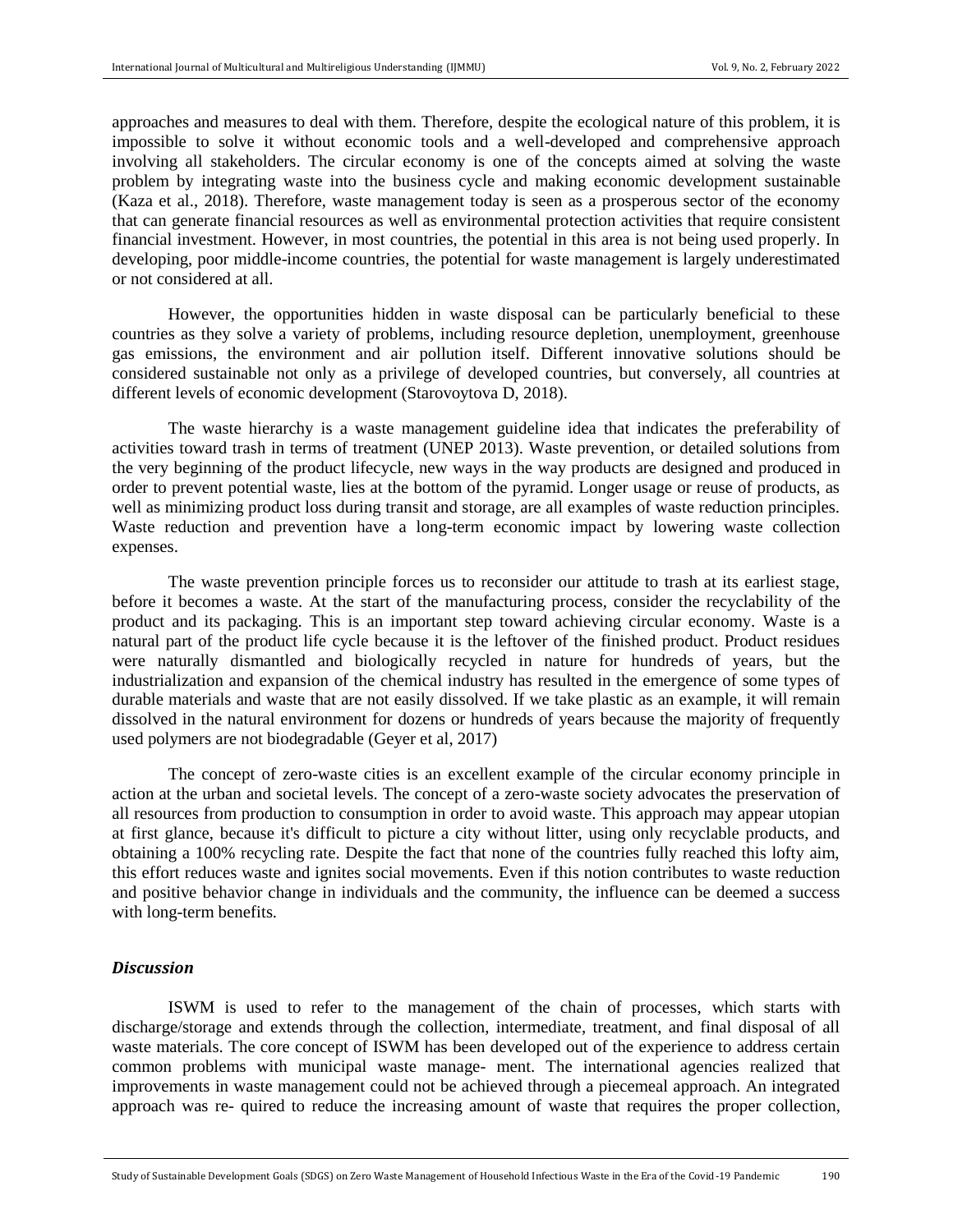treatment, and disposal. This integrated approach tries to take into account all the dimensions that may affect the solid waste management processes, in addition to taking into account all the actors and influencers on the solid waste management processes.

Considering SDGs, which encompass multiple sectors of urban governance. It can be seen that the interconnectedness and the basic interdependence between it and the solid waste management sector, where environmentally sound and integrated solid waste management programs and plans affect the achievement and improvement of many indicators of SDGs, whether that effect is directly or indirectly (Elsheekh *et al,* 2021). Sustainable development goals framework appeared in 2015 as the result of UN Summit and designated the commitment of countries to sustainable development by achieving results by 17 domains (SDGs, Appendix I). Waste management has an impact to the three fields of SDGs, providing environmental, economic and social benefits. In many of the goals out of 17, can be seen the direct impact of waste management.

# **SGD 1. No Poverty**

Waste management helps to alleviate poverty by producing jobs and employing people from all walks of life, including the most disadvantaged individuals and communities. It offers occupations ranging from low-skilled to high-skilled. In certain circumstances, waste collecting is a significant source of money or perhaps the primary source of income for a group of people. For the impoverished, the opportunity to work in rubbish collecting is a means out of poverty (UNEP 2013). The first SGD, which is related to Solid Waste Management (SMW), may be achieved by including waste pickers and improving their economic situations, which has reduced poverty rates in developing countries. Solid waste recycling and reuse offer a lot of promise for creating jobs and opportunities.

SWM that is both participatory and inclusive is an important step toward poverty alleviation (Gutberlet, 2018). With the coordination of effective institutions and governance, this has addressed sustainable livelihood concerns such as creating income for the socially excluded, enhancing public and environmental health, and raising the quality of human development. Indonesia's GDP could increase by IDR593 to 638 trillion (USD42 to 45 billion) in 2030 (than it would under a "business-as-usual" approach); 4.4 million cumulative net jobs could be created economy-wide between 2021 and 2030, with 75 percent of them being for women; CO2e emissions and water use could be reduced by 126 million tonnes and 6.3 billion m3 in 2030, respectively (than they would under a "business-as-usual" approach (UNDP, 2021).

#### **SGD 2. Zero Hunger**

In the context of the SDGs, zero hunger and zero food waste are goals that are strongly linked. The United Nations has set a target of halving food waste and preventing product loss across the supply chain. Food waste is a worldwide problem that accounts for roughly 30% of all food produced (UNEP 2013, p.13). Food products can be lost during the preparation, storage, and consuming processes. Food waste contributes to the increase in waste volumes, but it also represents a loss of a valuable resource, and food scarcity is a major issue in low-income nations. One of the most important SDGs is to eliminate world hunger and malnutrition by 2030. 14 In several countries, supermarkets are prohibited from throwing food away and are instead required to donate it to charitable groups (Kaza et al 2018, p.31). Facilitating collaboration between units that generate food waste.

According to the food waste management hierarchy, food waste should be managed in the following order: prevention, optimization, recovery, and disposal (World Biogas Association, 2018). Food waste must be minimized in order to prevent waste. Optimization accounts for distributing food to the destitute and providing food for animals to eat (Lin and Wahiqvist, 2009). Recovery refers to the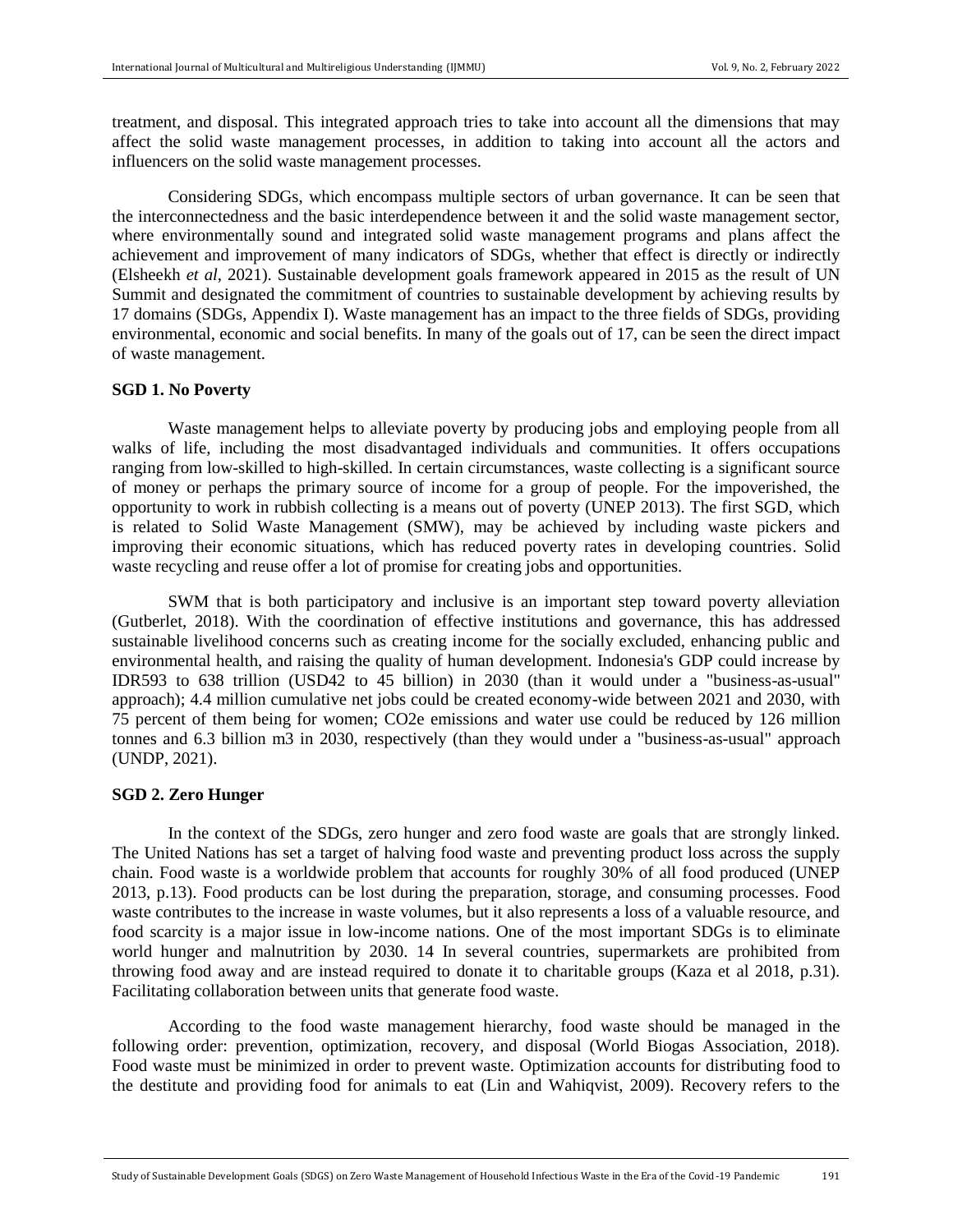anaerobic decomposition of food, which produces biogas that can be utilized as a fuel, and the waste is used as a soil fertilizer (Iaoan, 2012).

#### **SDG 3: Maintaining and Improving One's Health and Well-Being**

In 2020, the number of disposable face masks used in Indonesia during the COVID-19 Pandemic is predicted to be 538,40-807,59 million pieces/day, or 1,345.99-2,018.98 tons/day. When combined with medical waste, Indonesia's total infectious waste output per day might exceed 1,699.46-2,372.45 tons per day. West Java produces the most face mask trash in Indonesia, followed by East Java and Central Java of 247.83-371.74; 199.78-299.67; and 173.69-260.54 tons/day, respectively (UNEP, 2020). The results confirmed that the larger population in an area, the more disposable face masks are used, and the more waste is generated. On the other point of view, a high demand of face mask has also led to the scarcity for unsafe mask recycling (HA *et al,* 2020).

Furthermore, according to the region of Indonesia, there is a capacity gap in Health Care Waste Management (HCWM). In the current COVID19 pandemic crisis, rural and remote locations have a lack of HCWM treatment capacity, while the amount of infectious waste has rapidly expanded. The production of medical waste has expanded significantly as a result of population growth and the expansion of healthcare institutions (Mohee 2005). Around 10–25% of medical waste is infectious and thus dangerous, according to estimates (Chartier 2014).

Waste management is to safeguard the environment from contamination and to ensure that human settlements are safe to live in. The huge impact of waste management on the maintenance of public health is in the collecting and elimination of garbage away from residential areas, as well as keeping it in sanitary conditions. Litter and waste that are left untreated in cities increase the spread of viruses and infections, as well as smells and respiratory ailments.

#### **SDG 6. Strive to Prevent Water Contamination**

The provision of adequate water, sanitation, and sanitary conditions is vital to protecting human health throughout all infectious disease epidemics, including the COVID-19 outbreak. The COVID-19 virus may be avoided from spreading from person to person if WASH and waste management were implemented in communities, households, schools, marketplaces, jails, and health care facilities (WHO, 2020).

Access to improved drinking water and sanitation is one of the basic needs that must be met in order to enhance health, avoid stunting, reduce poverty, and improve the quality of human resources, according to the Sustainable Development Goals (SDGs). Clean water and sanitation might be included in 17 SDGs, including Goal 6: Clean Water and Sanitation. It is not only possible to attain universal access to safe and affordable drinking water by increasing sanitation, but also by eliminating the practice of open defecation, promoting efficient waste management and reduction of untreated wastewater (BAPPENAS, 2019).

In order to meet the aim of 100% access to safe drinking water and sanitation by 2030, Indonesia must enhance access to both, as well as commit to achieving the Sustainable Development Goals (SDGs). According to the Central Statistics Agency's 2018 Nationwide Socio-Economic Survey, national availability to drinking water reached 61.29 percent. Meanwhile, just 74.58 percent of Indonesia's population, or roughly 188 million people, has access to basic national sanitation (Ady, Yos and Edy, 2020).

Uncontrolled dumpsites or landfills, which typically lack constructed ground protection (Bain, Tom, and Robert, 2017), contaminate soil, surface water, and groundwater. Efforts to reduce water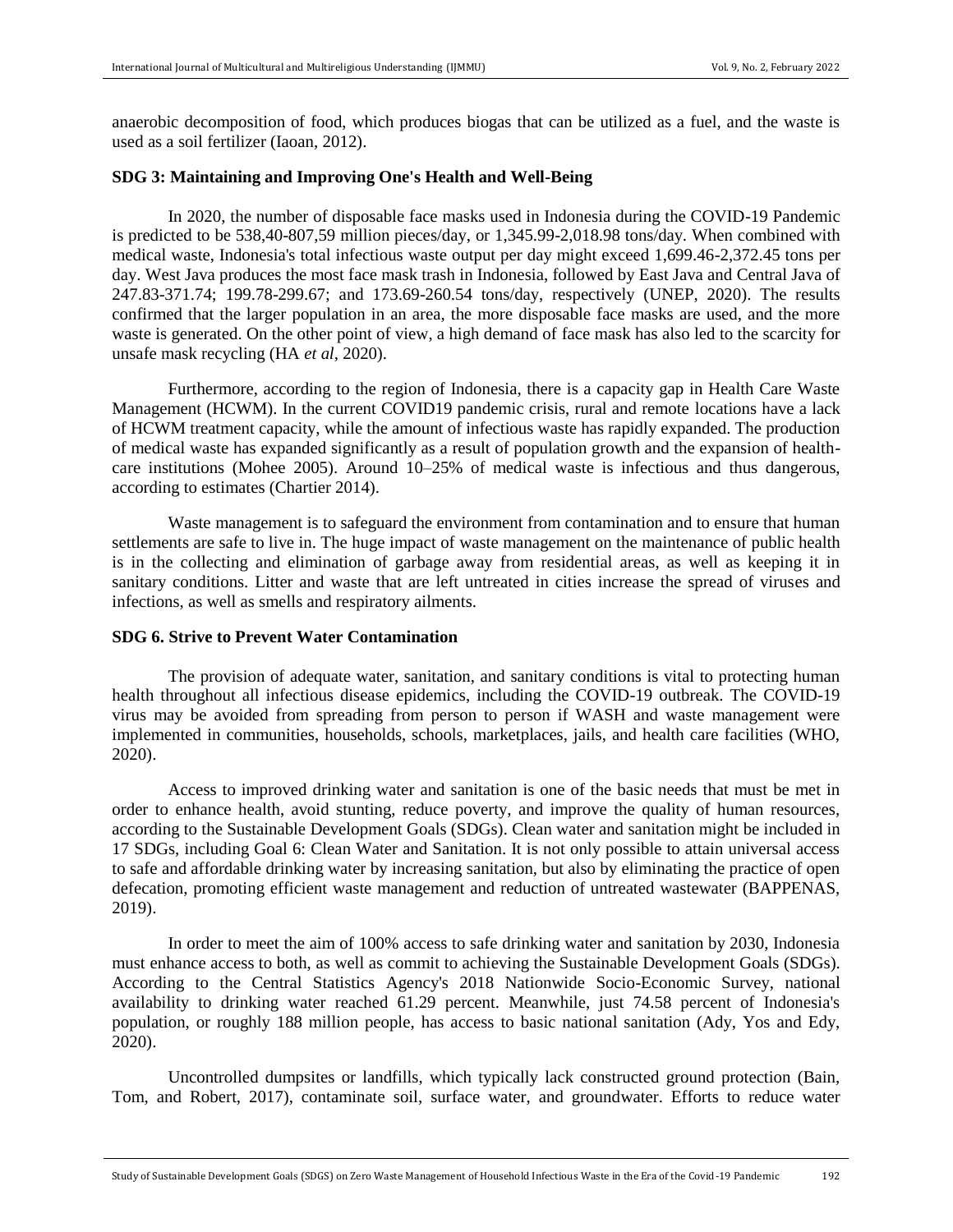contamination include reducing waste disposed to landfills and improving dumpsite engineering (Barbier and Burgess, 2020).

## **SDG 7. Affordable Clean Energy**

The global demand for and disposal of personal protective equipment (PPE) has increased as a result of the COVID-19 epidemic. This paper presents a new waste personal protective equipment processing system that allows for energy recovery by generating renewable fuels and other basic chemicals (Xiang et al, 2021). While the coronavirus has prompted medical centers to look for ways to reuse PPE in the face of shortages (KJ et al, 2020), demand continues to outstrip supply. To deal with the scarcity, a number of enterprises, notably 3 M Corporation, have increased their PPE output (Hufford, 2021). Plastics are used to make most PPE, such as face shields, surgical masks, surgical gowns, N95 respirators (Y and F, 2021), and surgical gloves (J.C, 2021). Their monomeric constituents, such as propylene, are notably derived from nonrenewable fossil resources like as crude oil or shale gas (Bruijnincx and Weckhuysen, 2013).

Energy demand continues to rise in tandem with population expansion and urbanization. While traditional source of energy as fossil fuels have negative impact on climate change and the environment, the use of alternative energy sources is required. Waste treatment provides one of the solutions. Anaerobic digestion, for instance, already deal with the issue of converting waste into clean fuel – the biogas. Methods of waste reprocessing with energy recovery has great potential in affordable clean energy solutions (Vanapalli *et al,* 2021).

#### **SDG 8. Decent work and Economic Growth**

The coronavirus disease pandemic (COVID-19) has shook the global economy, and it will have a far greater impact than the 2008 Global Financial Crisis (GFC). This pandemic has wreaked havoc on both the demand and supply sides, reducing consumption and investment while also disrupting the supply chain. As a result, it has an impact on business operations and the supply chain. Due to the pandemic, the world economy is expected to fall by 5.2 percent and 4.4 percent in 2020, according to the World Bank and the International Monetary Fund (IMF).

As a result, the global economy will face a lengthy and challenging period ahead, with some downside risks. To answer to the pandemic's problem, all countries throughout the world have implemented both health-related measures, such as attempting lockdown to prevent the virus's spread,economic policies, and tracing dampen the adverse impact of the pandemic. The Government of Indonesia has implemented several policies to mitigate the impact of COVID-19. While these policies might be useful to accelerate the recovery process, it is worth noting that COVID-19 not only affected the economy but also revealed the shortcomings of the current system (Sharma *et al,* 2021).

Economic expansion will continue to be a top priority, but it must be sustainable and unrelated to trash volumes. According to a variety of data, trash generation increases in lockstep with GDP development (Webb, 2008; UNEP 2013). The goal of solid waste management in this area is to use waste hierarchy concepts and introduce circular economy solutions to divorce trash growth from economic growth. 15 Waste management has a variety of different effects on economic growth. It expands commercial potential by establishing a secondary resource market, increasing job opportunities, and providing incentives for resource conservation (Filho et al, 2020).

#### **SDG 9. Industry, Innovation and Infrastructure**

Even before the COVID-19 epidemic, global manufacturing growth had been progressively falling. The pandemic is wreaking havoc on manufacturing companies, producing disruptions in global value chains and product supply. Innovation and technical advancement are critical to finding long-term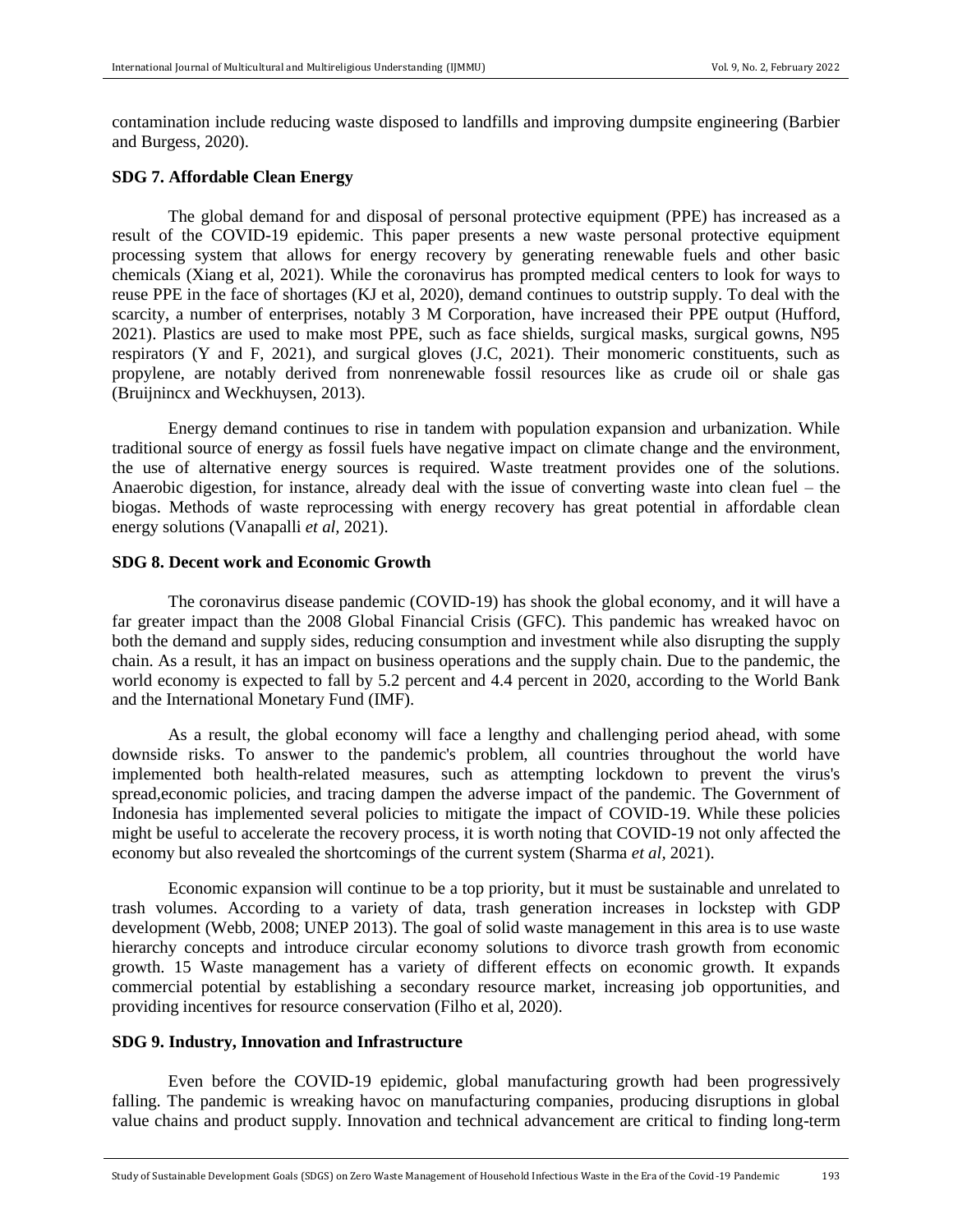solutions to both economic and social problems. and environmental challenges, such as increased resource and energy-efficiency. Globally, [investment in research and development](https://sustainabledevelopment.un.org/content/documents/26158Final_SG_SDG_Progress_Report_14052020.pdf) (R&D) as a proportion of GDP increased from 1.5 per cent in 2000 to 1.7 per cent in 2015 and remained almost unchanged in 2017, but was only less than 1 per cent in developing regions (UNESCAP, 2021)

In terms of communications infrastructure, more than half of the world's population is already online, and nearly everyone lives in a mobile network coverage region. In 2019, 96.5 percent of the population was expected to be covered by at least a 2G network. The epidemic of the coronavirus has highlighted the critical need for robust infrastructure. Despite the region's strong economic growth and development over the last decade, vital infrastructure in many countries remains inadequate, according to the Asian Development Bank. Making infrastructure robust to catastrophes and climate change, according to the Economic and Social Survey of Asia and the Pacific, will require an additional investment of \$434 billion each year. In other subregions, such as the Pacific small island developing states, this amount may need to be considerably higher (BAPPENAS, 2020).

To turn trash into resources and energy, waste management necessitates new solutions and infrastructure development. Whether it's a landfill, incineration, or recycling, solutions should be technologically improved to reduce waste's environmental costs and make it easier to get the most out of it (Sarkis, 2020). Waste treatment has already improved because to innovation and technology. The utilization of incineration facilities that reduce air pollution, the conversion of garbage into energy, and the reprocessing of plastic into new products are all instances of creative waste treatment techniques (Mukkaram, 2020).

#### **SDG 11. Sustainable Cities and Communities**

Solid waste management ensures the long-term viability of towns and communities by safeguarding them from pollution and viruses that would otherwise spread if proper waste collection and storage were not in place (Adiyoso, 2020). Solid waste management aims to combat these issues, since unmanaged dumpsites generate odors and are a source of virus propagation, in order to improve the quality of life in cities and make them safe, clean, and enjoyable. One of the top priorities is to reduce the impact of MSW on the urban environment (Sachs *et al*, 2021).

#### **SDG 12. Responsible Consumption and Production**

Success in waste programs based on the waste hierarchy necessitates a fundamental shift in consumption mindset and production practices (UNEP, 2013). The development of responsible consumers and producers is essential for achieving this shift and achieving sustainable development goals. This is the problem for producers who bring things to market, as well as customers who make informed decisions about which product to buy. Extended producer responsibility refers to acts in which producers are responsible for their product to the end of its life cycle and agree to accept it for recycling after use, often known as a take-back scheme. Producers who accept responsibility for collecting and reprocessing waste linked with their products are more likely to seek out better product design solutions, utilize more easily recyclable or reused packaging, and pay more attention to the items they make (Perkins, Velazquez and Munguia, 2021)

The emergence of COVID-19 drastically shifted the landscape of sustainable consumption. The Executive Secretary of the Economic Commission for Latin America and the Caribe (ECLAC) notes our civilization is at a crossroads where it is possible to take the path toward a different future (ECLAC, 2020). There is no doubt that the COVID-19 is marking a before and an after for humankind and has put the value of responsible consumption into sharper focus than ever before. In recent months, there has been an increase in published material on the effects of COVID-19 on a diversity of sustainability issues.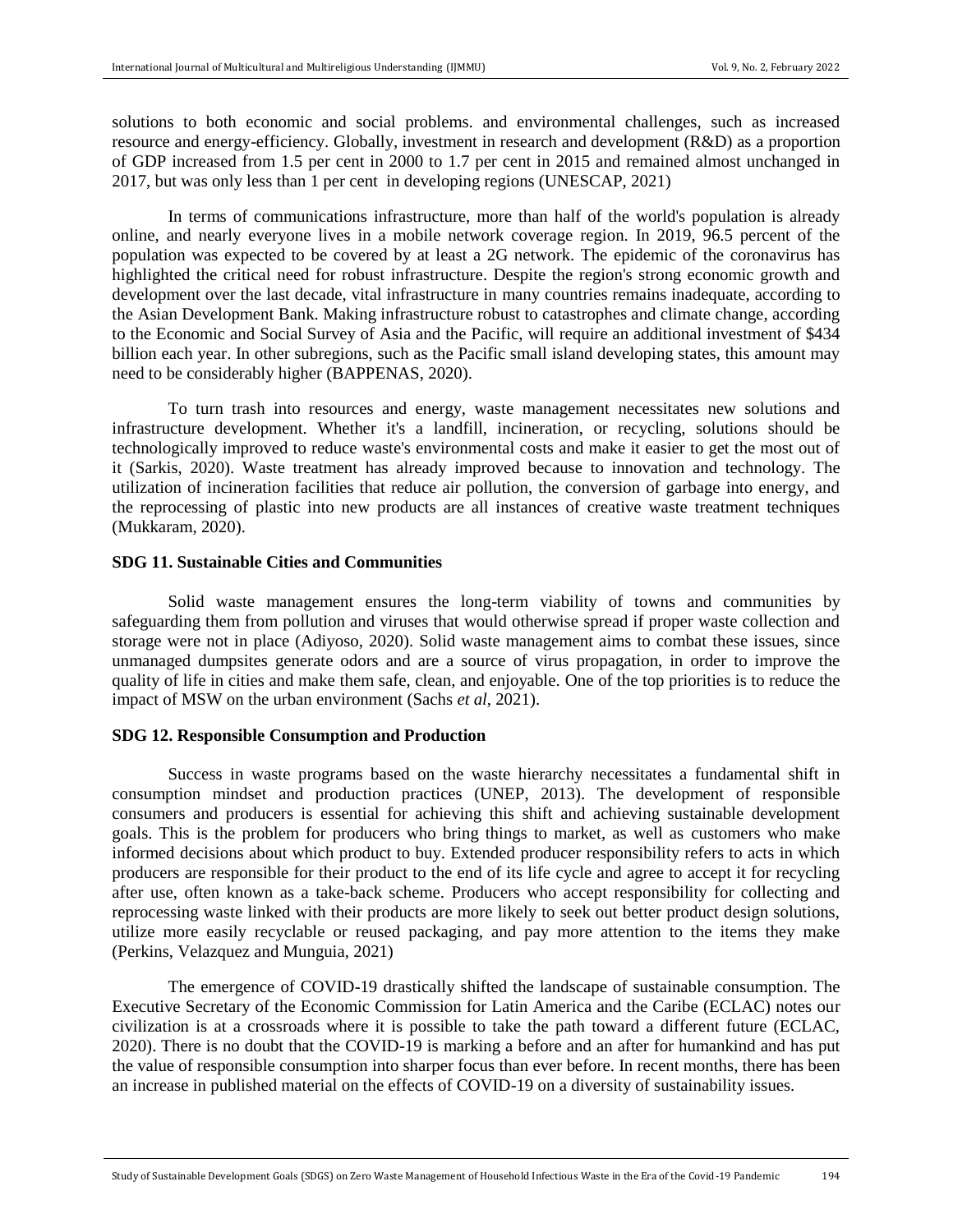Sustainability researchers must adapt to new research routines defined by access to knowledge through information technology, which are marked by a high level of ambiguity and heated disagreement (Leal et al., 2020). So far, no one has been able to precisely forecast the long-term consequences of COVID-19's nature on humanity's future, let alone Agenda 2030 and SDG 12. COVID-19, on the other hand, according to the World Economic Forum (WEF) (2020), could work as a catalyst for accelerating progress toward the 2030 Sustainable Development Goals.

# **SDG 13. Action on Climate Change**

The impact of trash on greenhouse gas emissions must be evaluated in the context of increased attention to climate change. In 16 different ways, waste adds to GHG emissions. For starters, unregulated dumpsites are a source of GHGs like methane and carbon dioxide, which are produced during trash breakdown (Weizmann, 2015). Emissions from landfills have already been measured and reached up to 1.6 billion tons of carbon dioxide in emissions, 5% of total GHG in 2016. According to the estimates, assuming present solid waste disposal continues at its current rate, landfill emissions will account for 2.6 billion tons of GHG by 2050. (Kaza et al, World Bank, 2018, p.5). Solid waste management can help to mitigate climate change by reducing greenhouse gas emissions by offering trash disposal and storage alternatives. Another indirect contribution to climate change mitigation is the fight against deforestation, which can be accomplished through recycling paper to reduce the need for raw wood fiber (UNEP 2013, p.28).

#### **SGD 14. Life Below Water**

Plastic and microplastic contamination in the oceans is one of the most difficult problems to solve, as it causes a variety of issues. A number of international accords safeguard marine resources against waste pollution by imposing restrictions on sea pollution. The widespread reverberation was raised by the Ellen MacArthur foundation at the World Economic Forum in 2016 in Davos, stating that around 8 million tons of plastic ends in the ocean and harm marine animals. The aim of waste management is to protect oceans from hazardous and unbiodegradable waste and prevent plastic falling into waterways (Lee, 2019).

# **SDG 15. Life on land United Nations SDG**

Set goals to reduce overall waste using the "reduce, reuse, recycle" philosophy, as well as to reduce waste's negative environmental effects. Sound waste management has a good impact on the conservation of virgin resources and the slowing of natural resource depletion, as well as the battle against deforestation and all of the issues that come with it (Ang *and* Van, 2012).

#### **SDG 17. Partnerships for the Goals**

The generation of solid trash has increased dramatically as a result of population growth, urbanization, and industry. The traditional government sector has been unable to meet the growing demand for SWM services on its own. As a result, the conventional government sector is giving way to government as a partner (Mappasere & Idris, 2016). It is proposed that the private sector, nongovernmental organizations (NGOs), and community-based organizations (CBOs), with their dynamism and flexibility, can assist the public sector in closing the gap that currently exists (Sukholthaman, 2015). The process of SWM will be more effective with the participation and involvement of a wide range of stakeholders, including the public sector, waste generators, waste managers, the informal sector, the private sector, CBOs, and NGOs. Higher accountability and improved delivery of SWM services will result from these stakeholders sharing their ideas, visions, preferences, restrictions, and responsibilities (Storey, 2015).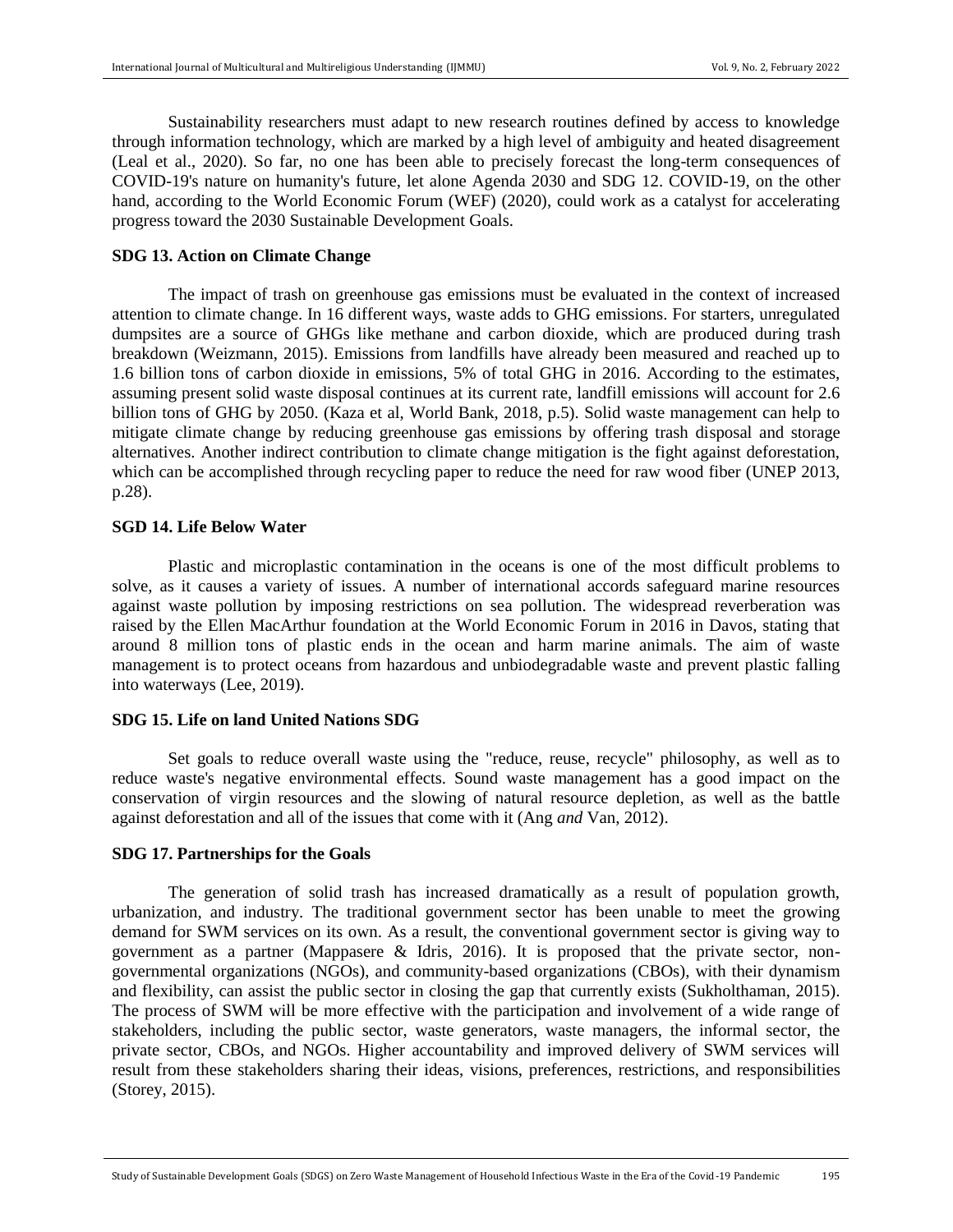On a global and local level, waste challenges necessitate a holistic strategy and teamwork. Global collaboration is required to share responsibility and experience, as well as to assist developing economies in dealing with the rapid rate of garbage generation. Many parties, including governments, businesses, and consumers, must work together to solve waste concerns. Sustainable development can only be realized if all stakeholders act more thoughtfully when it comes to resource usage. Although waste management will not be able to fulfill all of the SDGs, it can have an impact on a few of them.

#### *Conclusion*

While the complete impact of COVID-19 on SDGs around the world has yet to be fully explored, this study provided a detailed review of COVID-19's impact on SDGs. Building on the foundation of previous literature. This study has derived the perceived direct and indirect consequences of waste management of COVID-19 I nfectious wasteon multiple SDGs. Given the paucity of research on the implications of COVID-19 to date, it is envisaged that this study would provide important insights and guidance to decision-makers for improving SDG implementation in the post-COVID-19 period. COVID-19 has an unfavorable impact on all 17 SDGs, according to the findings. According to Indonesia's four pillars of sustainable development, COVID-19 has the most influence on the SDGs in the social and economic development pillars, whereas the pillars of environmental and law and governance development have less impact.

#### *References*

- Adiyoso, W. Does the COVID-19 pandemic have any positive impact on SDGs? *J. Indones. Sustain. Dev. Plan.* 2020, *1*, i–iii.
- Ady Setiawan, Yos Johan Utama, Edy Lisdiyono. 2020. Social Justice and Water for all: Constructing a Local Legal Framework for a Good Governance. International Journal of Civil Engineering and Technology 11(1).
- Ang, F., and Van Passel, S. (2012). Beyond the environmentalist's paradox and the debate on weak versus strong sustainability. *Biosci J.* 62:3.
- Bain, Tom Slaymaker and Robert. 2017. Access to drinking water around the world in five infographics. 17 March.
- Barbier, E.; Burgess, J. Sustainability and Development after COVID-19. *World Dev.* 2020, *135*, 105082. [CrossRef] [PubMed]
- BAPPENAS. 2020. Kebijakan Nasional Dalam Pencapaian SDGs Pasca Pandemi. Available online: https://uclg-aspac.org/wp-content/ uploads/2020/06/Kepala-Seknas-SDGs-Bappenas-Kebijakan-Nasional-dalam-Pencapaian-SDGs-Pasca-Pandemi.pdf
- Beau, J. (1997). Thoughts on Poverty from a South Asian Rubbish Dump, 28(3), 73–90.
- Commission, E., Environment, D., Limited, P. A., House, F. G., Econometrics, C., & Management, P. E. 2001. Employment Effects of Waste Management Policies,
- Biggeri, M., Clark, D. A., Ferrannini, A. and Mauro, V. 2019. Tracking the SDGs in an 'integrated' manner: A proposal for a new index to capture synergies and trade-offs between and within goals.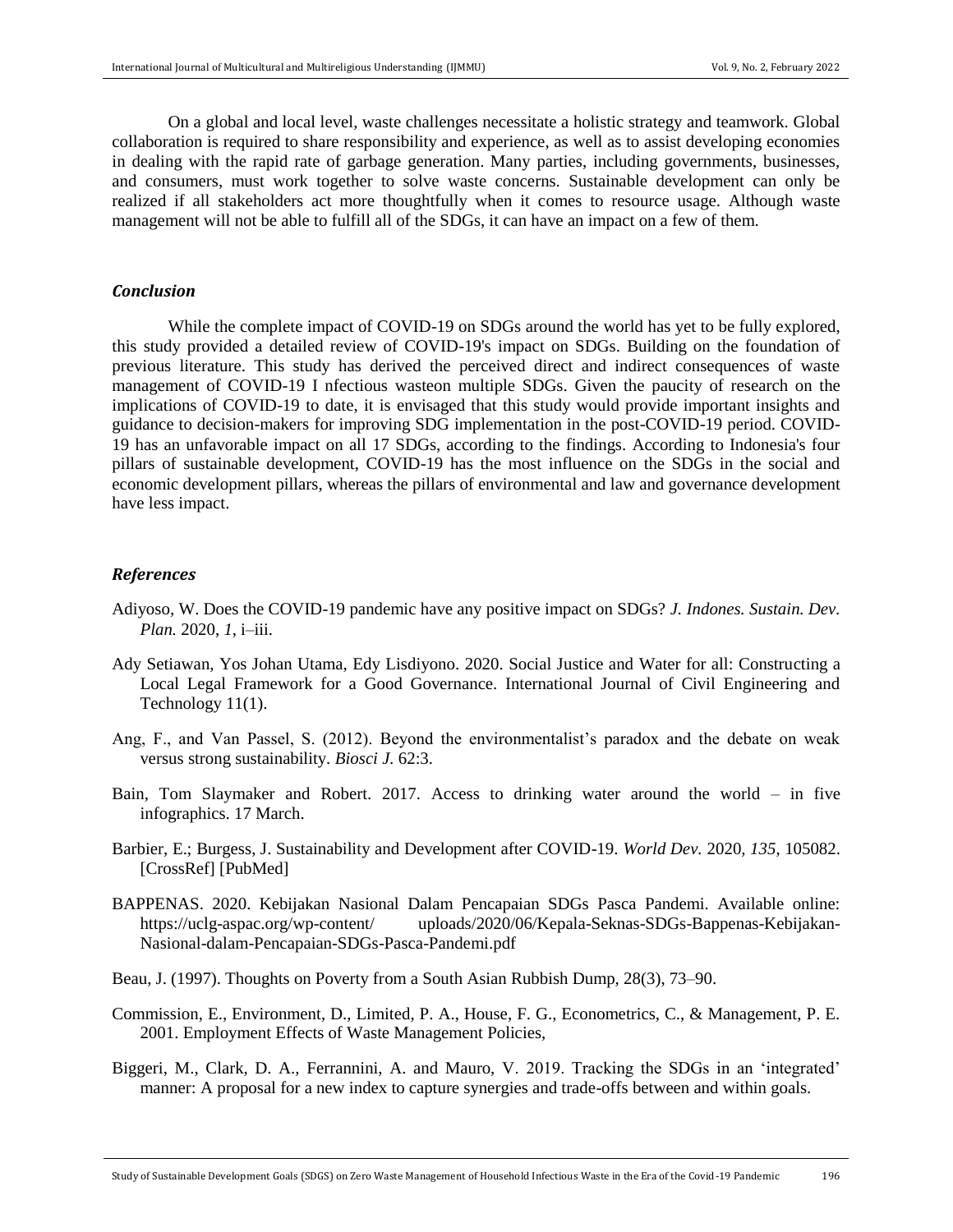- Chartier Y (2014) Safe management of wastes from health-care activities. World Health Organization. Available at: https://apps.who.int/iris/ bitstream/handle/10665/42175/9241545259.pdf. Accessed on 10 June 2021
- Elsheekh et al. Journal of Engineering and Applied Science (2021) 68:5 Page 3 of 15
- ECLAC (2020). *COVID-19 pandemic puts us at a civilizing crossroads: either we return to the globalization of concentration, or we build a different future, Alicia Bárcena indicates*. Available online at: https://www.cepal.org/en/ pressreleases/covid- 19- pandemic- puts- us- civilizingcrossroads- either- we- return-globalization (accessed December 10, 2020).
- Fiorini, M. and Hoekman, B. 2018. Services trade policy and sustainable development. *World Development*. 112: 1–12.
- Geyer, R., Jambeck, J. R., & Law, K. L. 2017. Production, use, and fate of all plastics ever made. Science advances, 3(7), e1700782.
- Gurbo M (2017) Why are sustainable development goals important? The institute for development of freedom of information (IDFI) published article, available via: .https://idfi.ge/en/why\_does\_sdgs\_matter. Accessed 1 Mar 2021
- Gutberlet, J. (2018b). Waste, poverty and recycling Waste, poverty and recycling. Waste Management, 30(2), 171–173.https://doi.org/10.1016/j.wasman.2009.11.006
- Hari Bhakta Sharma, Kumar Raja Vanapalli, Biswajit Samal, V.R. Sankar Cheela, Brajesh K. Dubey, Jayanta Bhattacharya,Circular economy approach in solid waste management system to achieve UN-SDGs: Solutions for post-COVID recovery,Science of The Total Environment, Volume 800, 2021, 149605, ISSN 0048-9697.
- HA Abu-Qdais, MA Al-Ghazo, and EM Al-Ghazo. Statistical Analysis and Characteristics of Hospital Medical Waste under Novel Coronavirus Outbreak. Global J. Environ. Sci. Manage. 2020, DOI: 10.22034/GJESM.2019.06.SI.03.
- Hufford A. Mask Makers Work with FEMA, Get Antitrust Protection. Coronavirus: The Wall Street Journal,https://www.wsj.com/articles/mask-makers-work-with-fema-get-antitrust-protection-11610712009; [accessed 15 January 2021].
- Ioan, C., Onose, D. A., & Raluca, S. (2012). Waste management in public educational institutions of Bucharest city, Romania, 14, 71–78. https://doi.org/10.1016/j.proenv.2012.03.008
- J.C. Prata, A.L. Silva, T.R. Walker, A.C. Duarte, T. Rocha-Santos COVID-19 pandemic repercussions on the use and management of plastics Environ Sci Technol, 54 (2020), pp. 7760-7765
- Kaza S, Yao LC, Bhada-Tata P, Van Woerden F. 2018. What a waste 2.0: a global snapshot of solid waste management to 2050, published book, urban development. World bank, Washington, DC.
- K.R. Vanapalli, H.B. Sharma, V.P. Ranjan, B. Samal, J. Bhattacharya, B.K. Dubey, *et al.* Challenges and strategies for effective plastic waste management during and post COVID-19 pandemic Sci Total Environ, 750 (2020), p. 141514
- K.J. Card, D. Crozier, A. Dhawan, M. Dinh, E. Dolson, N. Farrokhian, *et al.* UV sterilization of personal protective equipment with idle laboratory biosafety cabinets during the Covid-19 pandemicmedRxiv (2020)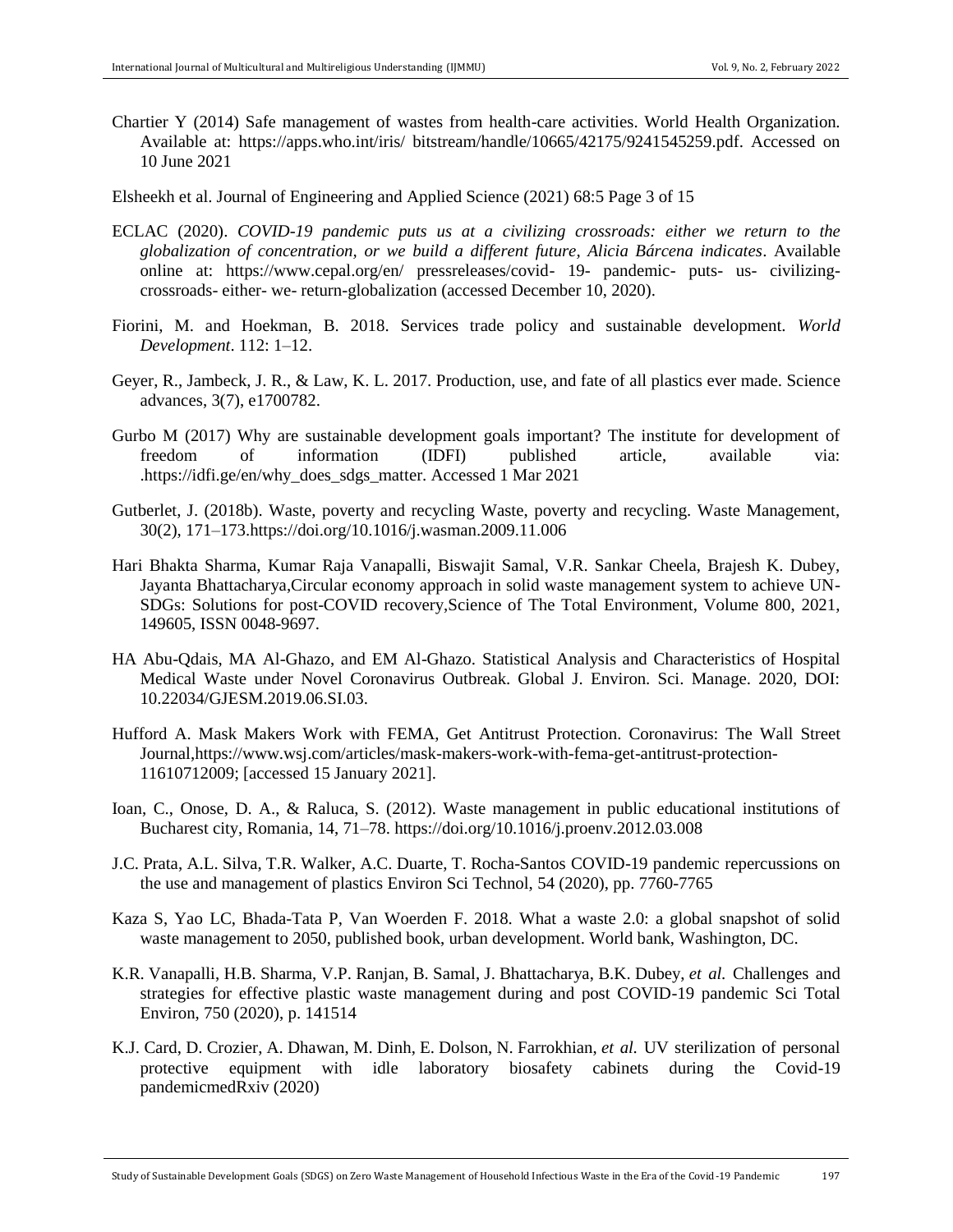- Lin, A. Y., Honbsc, S. T. H., & Wahlqvist, M. L. (2009). Waste management to improve food safety and security for health advancement, (March 2018).
- Leal, F. W., Azul, A. M., Wall, T., Vasconcelos, C. R. P., Lange Salvia, A., Paço, A., et al. (2020). COVID - 19: the impact of a global crisis on sustainable development research. *Sustain Sci*. 16, 85– 99. doi: 10.1007/s11625-020- 00866-y
- Lee, C. 2019. "Toxic waste and race in the United States," in *Race and the Incidence of Environmental Hazards*, eds B. Bryant and P. Mohai (New York, NY: Routledge), 10–27. doi: 10.4324/9780429303661-2
- Memon MA. 2010. Integrated solid waste management based on the 3R approach. J Mater Cycles Waste Manag:7 via: Available via: https://www.researchgate.net/publication/225707470\_Integrated\_solid\_waste\_management\_based\_on \_ the\_3R\_approach. Accessed 1 Mar 2021.
- Mohee R (2005) Medical wastes characterisation in healthcare institutions in Mauritius. Waste Manag 25:575–581
- Ministry of National Development Planning/Bappenas. 2019. Menteri Bambang Dukung Program Advokasi Terhadap Pimpinan Daerah untuk Percepat Capaian Air Bersih dan Sanitasi Layak. 24 September. Accessed April 19, 2020.
- Perkins Krystal M., Velazquez Luis, Munguia Nora. 2021. Reflections on Sustainable Consumption in the Context of COVID-19. Frontiers in Sustainability. 2; 26.
- P.C. Bruijnincx, B.M. Weckhuysen Shale gas revolution: an opportunity for the production of biobased chemicals? Angew Chem Int Ed, 52 (2013), pp. 11980-11987
- Sachs, J.; Schmidt-Traub, G.; Kroll, C.; Lafortune, G.; Fuller, G.; Woelm, F. The Sustainable Development Goals and COVID-19. In *Sustainable Development Report 2020*; Cambridge University Press: Cambridge, UK, 2020.
- Sarkis, J. (2020). Supply chain sustainability: learning from the COVID-19 pandemic. *Int. J. Oper. Prod. Manag*. 41, 63–73. doi: 10.1108/IJOPM-08-2020-0568.
- Schaltegger, S. (2020). Sustainability learnings from the COVID-19 crisis opportunities for resilient industry and business development*. Sustain. Account. Manag. Policy J*. doi: 10.1108/SAMPJ-08- 2020-0296. [Epub ahead of print].
- Starovoytova D. 2018. Solid waste management at a university campus (part 1/10): comprehensivereview on legal framework and background to waste management, at a global context, online published paper, J Environ Earth Sci, 8, no.4, p.71.
- Storey, D., Santucci, L., Fraser, R., Aleluia, J., & Chomchuen, L. (2015). Designing effective partnerships for waste-to-resource initiatives: Lessons learned from developing countries.
- Sukholthaman, P., Shirahada, K., & Sharp, A. (2017). Kasetsart Journal of Social Sciences Toward effective multi-sector partnership: A case of municipal solid waste management service provision in. Kasetsart Journal of Social Sciences, 38(3), 324–330. https://doi.org/10.1016/j.kjss.2017.05.004
- The World Bank. 2018. What a waste: an updated look into the future of solid waste management, online article, the world bank, IBRD.IDA, available via: https://www.worldbank.org/en/news/immersive-